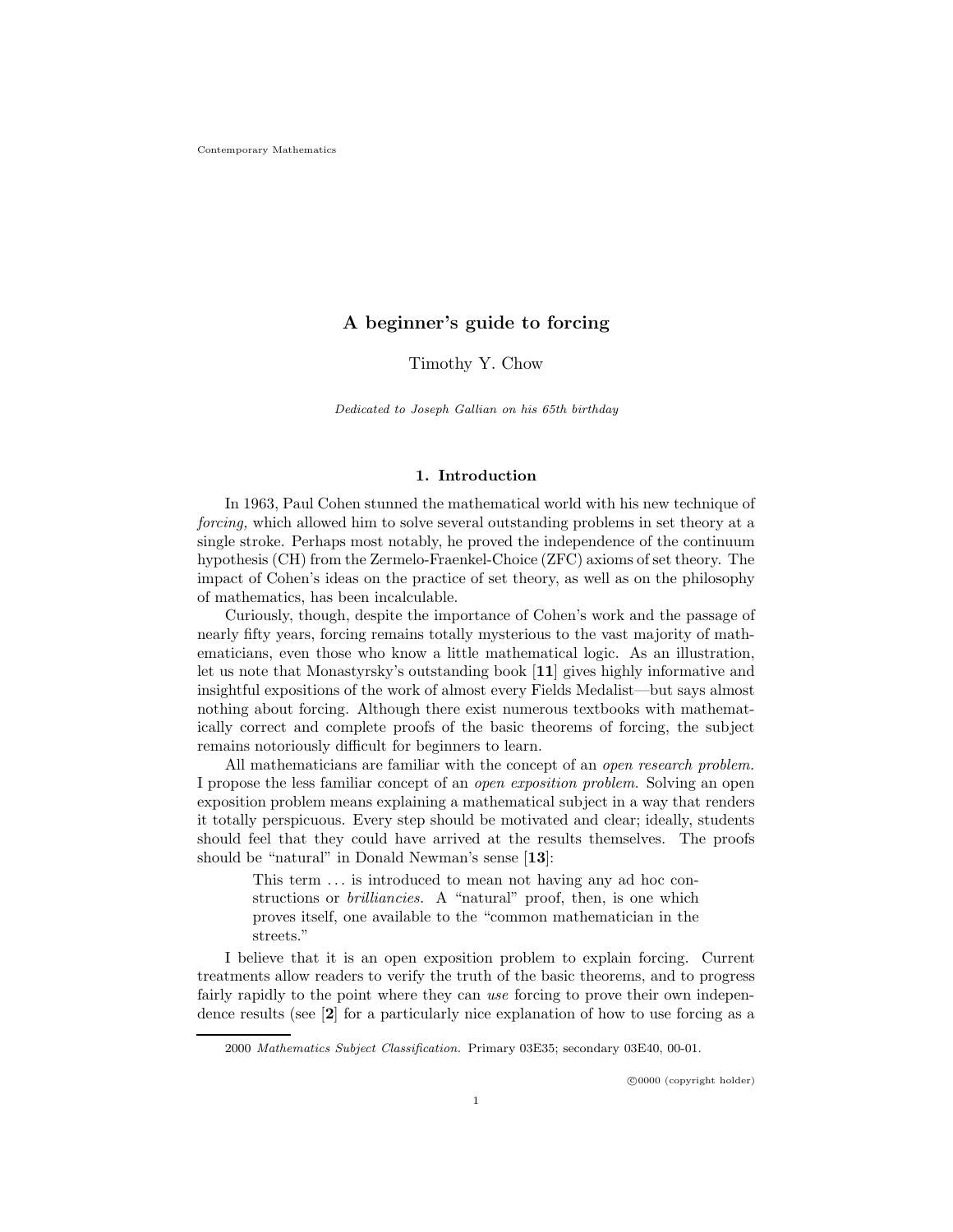### 2 TIMOTHY Y. CHOW

black box to turn independence questions into concrete combinatorial problems). However, in all treatments that I know of, one is left feeling that only a genius with fantastic intuition or technical virtuosity could have found the road to the final result.

This paper does not solve this open exposition problem, but I believe it is a step in the right direction. My goal is to give a rapid overview of the subject, emphasizing the broad outlines and the intuitive motivation while omitting most of the proofs. The reader will not, of course, master forcing by reading this paper in isolation without consulting standard textbooks for the omitted details, but my hope is to provide a map of the forest so that the beginner will not get lost while forging through the trees. Currently, no such bird's-eye overview seems to be available in the published literature; I hope to fill this gap. I also hope that this paper will inspire others to continue the job of making forcing totally transparent.

## 2. Executive summary

The negation of CH says that there is a cardinal number,  $\aleph_1$ , between the cardinal numbers  $\aleph_0$  and  $2^{\aleph_0}$ . One might therefore try to build a structure that satisfies the negation of CH by starting with something that *does* satisfy CH (Gödel had in fact constructed such structures) and "inserting" some sets that are missing.

The fundamental theorem of forcing is that, under very general conditions, one can indeed start with a mathematical structure  $M$  that satisfies the ZFC axioms, and enlarge it by adjoining a new element U to obtain a new structure  $M[U]$  that also satisfies ZFC. Conceptually, this process is analogous to the process of adjoining a new element X to, say, a given ring R to obtain a larger ring  $R[X]$ . However, the construction of  $M[U]$  is a lot more complicated because the axioms of ZFC are more complicated than the axioms for a ring. Cohen's idea was to build the new element U one step at a time, tracking what new properties of  $M[U]$  would be "forced" to hold at each step, so that one could control the properties of  $M[U]$ —in particular, making it satisfy the negation of CH as well as the axioms of ZFC.

The rest of this paper fleshes out the above construction in more detail.

## 3. Models of ZFC

As mentioned above, Cohen proved the independence of CH from ZFC; more precisely, he proved that if ZFC is consistent, then CH is not a logical consequence of the ZFC axioms. Gödel had already proved that if ZFC is consistent, then  $\neg$ CH, the negation of CH, is not a logical consequence of ZFC, using his concept of "constructible sets." (Note that the hypothesis that ZFC is consistent cannot be dropped, because if ZFC is inconsistent then everything is a logical consequence of ZFC!)

Just how does one go about proving that CH is not a logical consequence of ZFC? At a very high level, the structure of the proof is what you would expect: One writes down a very precise statement of the  $ZFC$  axioms and of  $\neg CH$ , and then one constructs a mathematical structure that satisfies both  $ZFC$  and  $\neg CH$ . This structure is said to be a model of the axioms. Although the term "model" is not often seen in mathematics outside of formal logic, it is actually a familiar concept. For example, in group theory, a "model of the group-theoretic axioms" is just a group, i.e., a set G with a binary operation  $*$  satisfying axioms such as: "There exists an element e in G such that  $x * e = e * x = x$  for all x in G," and so forth.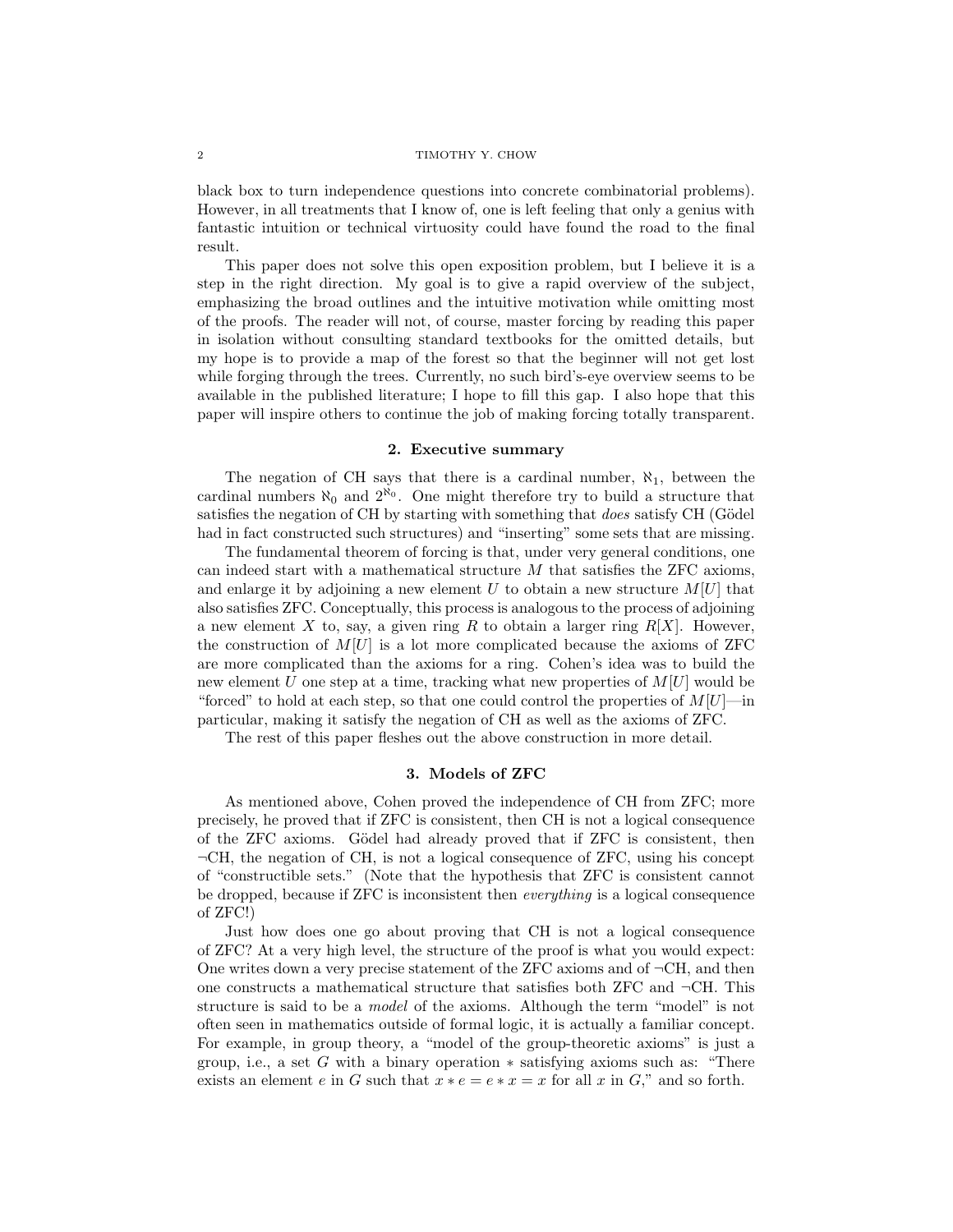Analogously, we could invent a term—say, universe—to mean "a structure that is a model of ZFC." Then we could begin our study of ZFC with definition such as, "A universe is a set M together with a binary relation R satisfying..." followed by a long list of axioms such as the axiom of extensionality:

If x and y are distinct elements of M then either there exists z in M such that  $zRx$  but not  $zRy$ , or there exists z in M such that  $zRy$  but not  $zRx$ .

Another axiom of ZFC is the powerset axiom:

For every  $x$  in  $M$ , there exists  $y$  in  $M$  with the following property:

For every z in M, zRy if and only if  $z \subseteq x$ .

(Here the expression " $z \subseteq x$ " is an abbreviation for "every w in M satisfying  $wRz$ also satisfies  $wRx$ .") There are other axioms, which can be found in any set theory textbook, but the general idea should be clear from these two examples. Note that the binary relation is usually denoted by the symbol  $\in$  since the axioms are inspired by the set membership relation. However, we have deliberately chosen the unfamiliar symbol  $R$  to ensure that the reader will not misinterpret the axiom by accidentally reading  $\in$  as "is a member of."

As an aside, we should mention that it is not standard to use the term *universe* to mean "model of ZFC." For some reason set theorists tend to give a snappy name like "ZFC" to a *list of axioms*, and then use the term "model of ZFC" to refer to the structures that satisfy the axioms, whereas in the rest of mathematics it is the other way around: one gives a snappy name like "group" to the structure, and then uses the term "axioms for a group" to refer to the axioms. Apart from this terminological point, though, the formal setup here is entirely analogous to that of group theory. For example, in group theory, the statement S that " $x * y = y * x$ for all  $x$  and  $y''$  is not a logical consequence of the axioms of group theory, because there exists a mathematical structure—namely a non-abelian group—that satisfies the group axioms as well as the negation of S.

On the other hand, the definition of a model of ZFC has some curious features, so a few additional remarks are in order.

**3.1. Apparent circularity.** One common confusion about models of ZFC stems from a tacit expectation that some people have, namely that we are supposed to suspend all our preconceptions about sets when beginning the study of ZFC. For example, it may have been a surprise to some readers to see that a universe is defined to be a set together with.... Wait a minute—what is a set? Isn't it circular to define sets in terms of sets?

In fact, we are not defining sets in terms of sets, but *universes* in terms of sets. Once we see that all we are doing is studying a subject called "universe theory" (rather than "set theory"), the apparent circularity disappears.

The reader may still be bothered by the lingering feeling that the point of introducing ZFC is to "make set theory rigorous" or to examine the foundations of mathematics. While it is true that ZFC can be used as a tool for such philosophical investigations, we do not do so in this paper. Instead, we take for granted that ordinary mathematical reasoning—including reasoning about sets—is perfectly valid and does not suddenly become invalid when the object of study is ZFC. That is, we approach the study of ZFC and its models in the same way that one approaches the study of any other mathematical subject. This is the best way to grasp the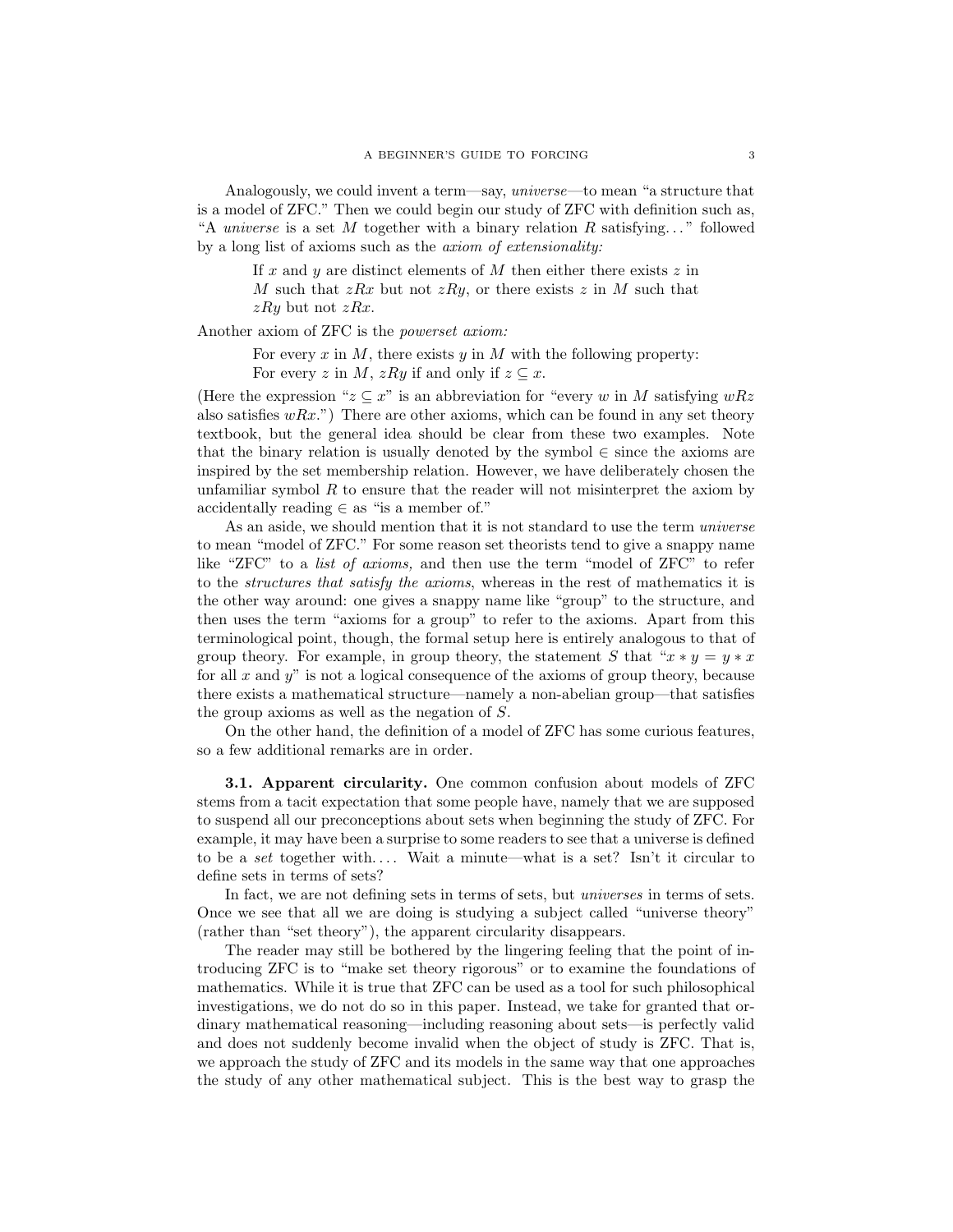mathematical content; after this is achieved, one can then try to apply the technical results to philosophical questions if one is so inclined.

Note that in accordance with our attitude that ordinary mathematical reasoning is perfectly valid, we will freely employ reasoning about infinite sets of the kind that is routinely used in mathematics. We reassure readers who harbor philosophical doubts about the validity of infinitary set-theoretic reasoning that Cohen's proof can be turned into a purely finitistic one. We will not delve into such metamathematical niceties here, but see for example the beginning of Chapter VII of Kunen's book [10].

3.2. Existence of examples. A course in group theory typically begins with many examples of groups. One then verifies that the examples satisfy all the axioms of group theory. Here we encounter an awkward feature of models of ZFC, which is that exhibiting explicit models of ZFC is difficult. For example, there are no finite models of ZFC. Worse, by a result known as the completeness theorem, the statement that ZFC has any models at all is equivalent to the statement that ZFC is consistent, which is an assumption that is at least mildly controversial. So how can we even get off the ground?

Fortunately, these difficulties are not as severe as they might seem at first. For example, one entity that is almost a model of  $ZFC$  is  $V$ , the class of all sets. If we take  $M = V$  and we take R to mean "is a member of," then we see that the axiom of extensionality simply says that two sets are equal if and only if they contain the same elements—a manifestly true statement. The rest of the axioms of ZFC are similarly self-evident when  $M = V$ .<sup>1</sup> The catch is that a model of ZFC has to be a set, and  $V$ , being "too large" to be a set (Cantor's paradox), is a proper class and therefore, strictly speaking, is disqualified from being a model of ZFC. However, it is close enough to being a model of ZFC to be intuitively helpful.

As for possible controversy over whether ZFC is consistent, we can sidestep the issue simply by treating the consistency of ZFC like any other unproved statement, such as the Riemann hypothesis. That is, we can assume it freely as long as we remember to preface all our theorems with a conditional clause.<sup>2</sup> So from now on we shall assume that ZFC is consistent, and therefore that models of ZFC exist.

3.3. "Standard" models. Even granting the consistency of ZFC, it is not easy to produce models. One can extract an example from the proof of the completeness theorem, but this example is unnatural and is not of much use for tackling CH. Instead of continuing the search for explicit examples, we shall turn our attention to important properties of models of ZFC.

One important insight of Cohen's was that it is useful to consider what he called standard models of ZFC. A model M of ZFC is standard if the elements of M are well-founded sets and if the relation  $R$  is ordinary set membership. Well-founded sets are sets that are built up inductively from the empty set, using operations such as taking unions, subsets, powersets, etc. Thus the empty set {} is well-founded, as are  $\{\{\}\}\$  and the infinite set  $\{\{\},\{\{\}\},\{\{\}\}\}\ldots\}$ . They are called "well-founded" because the nature of their inductive construction precludes any well-founded set from being a member of itself. We emphasize that if  $M$  is standard, then the

 ${}^{1}$ Except, perhaps, the axiom of regularity, but this is a technical quibble that we shall ignore.  ${}^{2}$ In fact, we already did this when we said that the precise statement of Cohen's result is that if ZFC is consistent then CH is not a logical consequence of ZFC.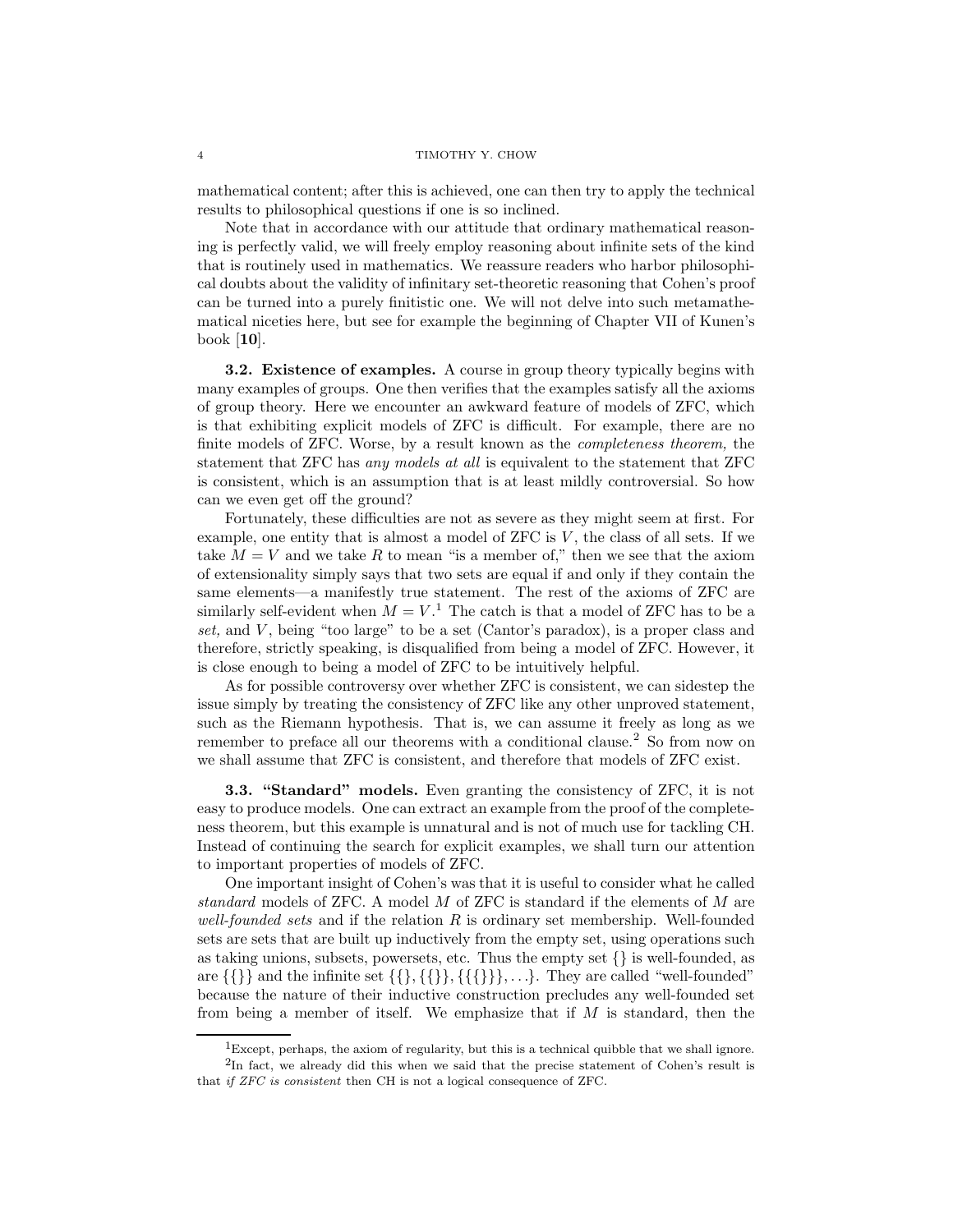elements of  $M$  are not amorphous "atoms," as some of us envisage the elements of an abstract group to be, but are sets. Moreover, well-founded sets are not themselves built up from "atoms"; it's "sets all the way down."

While it is fairly clear that if standard models of ZFC exist, then they form a natural class of examples, it is not at all clear that any standard models exist at all, even if ZFC is consistent.<sup>3</sup> (The class of all well-founded sets is a proper class and not a set and hence is disqualified.) Moreover, even if standard models exist, one might think that constructing a model of ZFC satisfying ¬CH might require considering "exotic" models in which the binary relation R bears very little resemblance to ordinary set membership. Cohen himself admits on page 108 of [6] that a minor leap of faith is involved here:

Since the negation of CH or AC may appear to be somewhat unnatural one might think it hopeless to look for standard models. However, we make a firm decision at the point to consider only standard models. Although this may seem like a very severe limitation in our approach it will turn out that this very limitation will guide us in suggesting possibilities.

Another property that a model of ZFC can have is transitivity. A standard model M of ZFC is *transitive* if every member of an element of  $M$  is also an element of M. (The term transitive is used because we can write the condition in the suggestive form " $x \in y$  and  $y \in M$  implies  $x \in M$ .") This is a natural condition to impose if we think of  $M$  as a universe consisting of "all that there is"; in such a universe, sets "should" be sets of things that already exist in the universe. Cohen's remark about standard models applies equally to transitive models.<sup>4</sup>

Our focus will be primarily on standard transitive models. Of course, this choice of focus is made with the benefit of hindsight, but even without the benefit of hindsight, it makes sense to study models with natural properties before studying exotic models. When  $M$  is a standard transitive model, we will often use the symbol  $\epsilon$  for the relation R, because in this case R is in fact set membership.

# 4. Powersets and absoluteness

At some point in their education, most mathematicians learn that all familiar mathematical objects can be defined in terms of sets. For example, one can define the number 0 to be the empty set  $\{\}$ , the number 1 to be the set  $\{0\}$ , and in general the number n to be the so-called von Neumann ordinal  $\{0, 1, \ldots, n-1\}$ . The set N of all natural numbers may be defined to be  $\aleph_0$ , the set of all von Neumann ordinals.<sup>5</sup> Note that with these definitions, the membership relation on  $\aleph_0$  corresponds to the usual ordering on the natural numbers (this is why n is defined as  $\{0, 1, \ldots, n-1\}$ rather than as  $\{n-1\}$ ). The ordered pair  $(x, y)$  may be defined à la Kuratowski as the set  $\{\{x\}, \{x, y\}\}\.$  Functions, relations, bijections, maps, etc., can be defined as certain sets of ordered pairs. More interesting mathematical structures can be defined as ordered pairs  $(X, S)$  where X is an underlying set and S is the structure

<sup>&</sup>lt;sup>3</sup>It turns out that the existence of a standard model of ZFC is indeed a stronger assumption than the consistency of ZFC, but we will ignore this nicety.

<sup>&</sup>lt;sup>4</sup>We remark in passing that the *Mostowski collapsing theorem* implies that if there exist any standard models of ZFC, then there exist standard transitive models.

<sup>&</sup>lt;sup>5</sup>We elide the distinction between the cardinality  $\aleph_0$  of  $\mathbb N$  and the order type  $\omega$  of  $\mathbb N$ .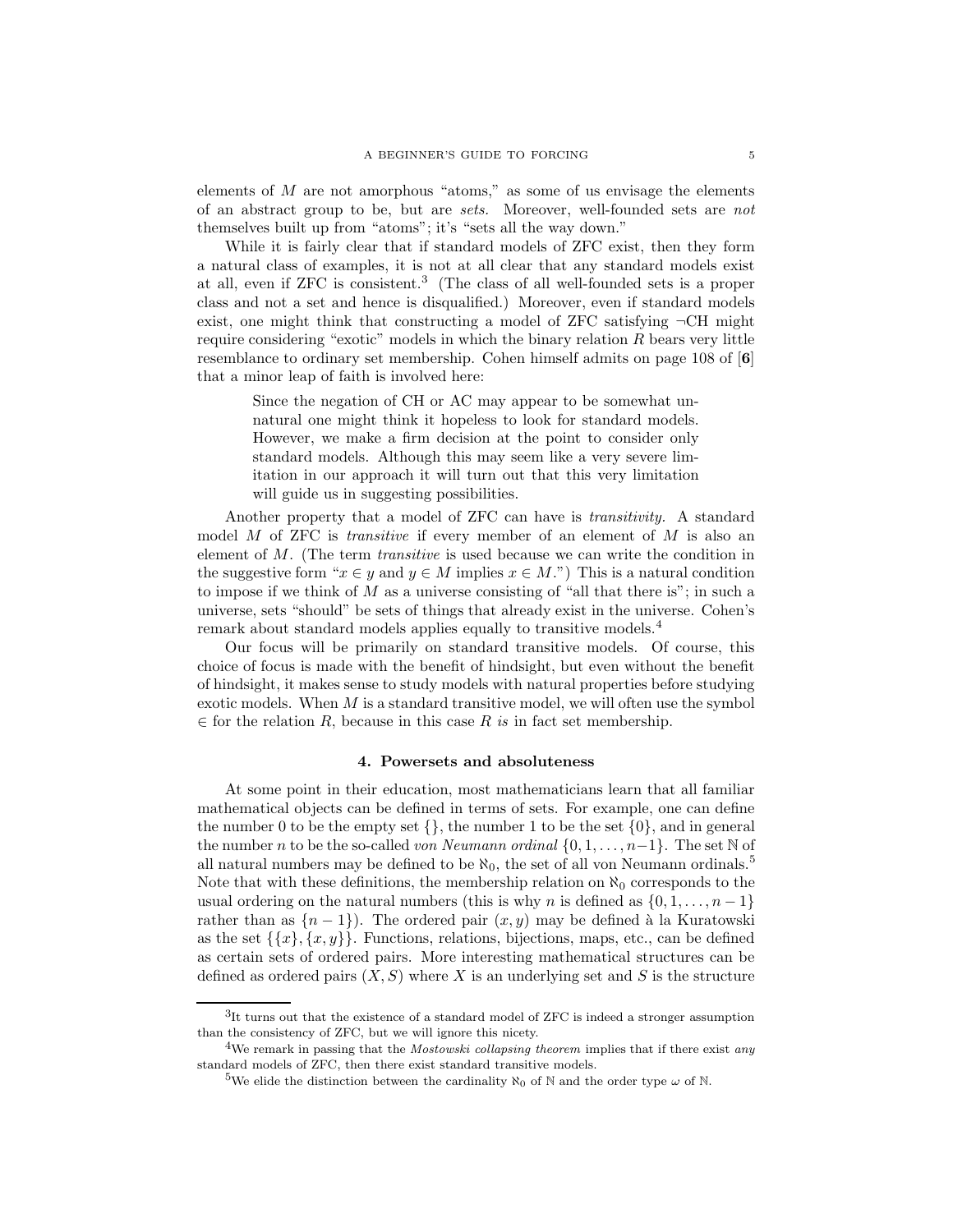on  $X$ . With this understanding, the class  $V$  of all sets may be thought of as being the entire mathematical universe.

Models of ZFC, like everything else, live inside  $V$ , but they are special because they look a lot like  $V$  itself. This is because it turns out that virtually all mathematical proofs of the existence of some object  $X$  in  $V$  can be mimicked by a proof from the ZFC axioms, thereby proving that any model of ZFC must contain an object that is at least highly analogous to  $X$ . It turns out that this "analogue" of X is often *equal* to X, especially when M is a standard transitive model. For example, it turns out that every standard transitive model M of ZFC contains all the von Neumann ordinals as well as  $\aleph_0$ .

However, the analogue of a mathematical object  $X$  is not *always* equal to  $X$ . A crucial counterexample is the powerset of  $\aleph_0$ , denoted by  $2^{\aleph_0}$ . Naïvely, one might suppose that the powerset axiom of ZFC guarantees that  $2^{\aleph_0}$  must be a member of any standard transitive model M. But let us look more closely at the precise statement of the powerset axiom. Given that  $\aleph_0$  is in M, the powerset axiom guarantees the existence of y in M with the following property: For every  $z$  in  $M$ ,  $z \in y$  if and only if every w in M satisfying  $w \in z$  also satisfies  $w \in \aleph_0$ . Now, does it follow that y is precisely the set of all subsets of  $\aleph_0$ ?

No. First of all, it is not even immediately clear that z is a subset of  $\aleph_0$ ; the axiom does not require that every w satisfying  $w \in z$  also satisfies  $w \in \aleph_0$ ; it requires only that every w in M satisfying  $w \in z$  satisfies  $w \in \aleph_0$ . However, under our assumption that M is transitive, every  $w \in z$  is in fact in M, so indeed z is a subset of  $\aleph_0$ .

More importantly, though, y does not contain *every* subset of  $\aleph_0$ ; it contains only those subsets of  $\aleph_0$  that are in M. So if, for example, M happens to be *countable* (i.e.,  $M$  contains only countably many elements), then  $y$  will be countable, and so a fortiori y cannot be equal to  $2^{\aleph_0}$ , since  $2^{\aleph_0}$  is uncountable. The set y, which we might call the *powerset of*  $\aleph_0$  in M, is not the same as the "real" powerset of  $\aleph_0$ , a.k.a.  $2^{\aleph_0}$ ; many subsets of  $\aleph_0$  are "missing" from y.

This is a subtle and important point, so let us explore it further. We may ask, is it really possible for a standard transitive model of ZFC to be countable? Can we not mimic (in ZFC) Cantor's famous proof that  $2^{\aleph_0}$  is uncountable to show that M must contain an uncountable set, and then conclude by transitivity that  $M$  itself must be uncountable?

The answer is no. Cantor's theorem states that there is no bijection between  $\aleph_0$ and  $2^{\aleph_0}$ . If we carefully mimic Cantor's proof with a proof from the ZFC axioms, then we find that Cantor's theorem tells us that there is indeed a set  $y$  in  $M$  that plays the role of the powerset of  $\aleph_0$  in M, and that there is no bijection in M between  $\aleph_0$  and y. However, this fact does not mean that there is no bijection at all between  $\aleph_0$  and y. There might be a bijection in V between them; we know only that such a bijection *cannot be a member of M*; it is "missing" from  $M$ . So Cantor's theorem does not exclude the possibility that  $y$ , as well as  $M$ , is countable, even though  $y$  is necessarily "uncountable in  $M$ ."<sup>6</sup> It turns out that something stronger can be said: the so-called *Löwenheim-Skolem theorem* says that if there are any models of ZFC at all, then in fact there exist countable models.

More generally, one says that a concept in  $V$  is *absolute* if it coincides with its counterpart in  $M$ . For example, "the empty set," "is a member of," "is a subset of,"

 $6$ This curious state of affairs often goes by the name of *Skolem's paradox*.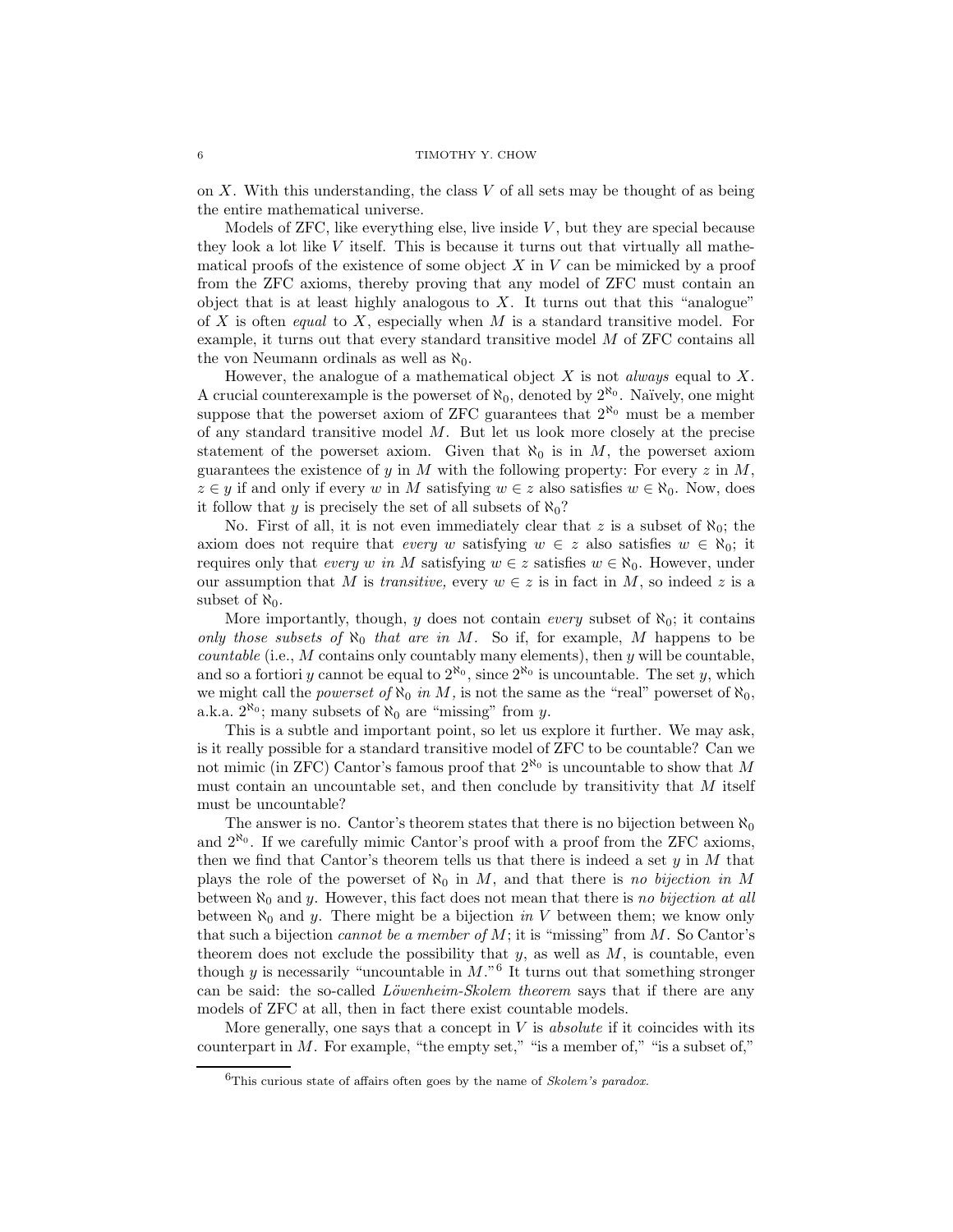"is a bijection," and " $\aleph_0$ " all turn out to be absolute for standard transitive models. On the other hand, "is the powerset of" and "uncountable" are not absolute. For a concept that is not absolute, we must distinguish carefully between the concept "in the real world" (i.e., in  $V$ ) and the concept in  $M$ .

A careful study of ZFC necessarily requires keeping track of exactly which concepts are absolute and which are not. However, since the majority of basic concepts are absolute, except for those associated with taking powersets and cardinalities, in this paper we will adopt the approach of mentioning non-absoluteness only when it is especially relevant.

# 5. How one might try to build a model satisfying  $\neg$ CH

The somewhat counterintuitive fact that ZFC has countable models with many missing subsets provides a hint as to how one might go about constructing a model for ZFC that satisfies  $\neg$ CH. Start with a countable standard transitive model M. The elementary theory of cardinal numbers tells us that there is always a smallest cardinal number after any given cardinal number, so let  $\aleph_1, \aleph_2, \ldots$  denote the next largest cardinals after  $\aleph_0$ . As usual we can mimic the proofs of these facts about cardinal numbers with formal proofs from the axioms of ZFC, to conclude that there is a set in M that plays the role of  $\aleph_2$  in M. We denote this set by  $\aleph_2^M$ . Let us now construct a function F from the Cartesian product  $\aleph_2^M \times \aleph_0$  into the set  $2 = \{0, 1\}$ . We may interpret F as a sequence of functions from  $\aleph_0$  into 2. Because M is countable and transitive, so is  $\aleph_2^M$ ; thus we can easily arrange for these functions to be pairwise distinct. Now, if  $\overline{F}$  is already in M, then M satisfies  $\neg$ CH! The reason is that functions from  $\aleph_0$  into 2 can be identified with subsets of  $\aleph_0$ , and F therefore shows us that the powerset of  $\aleph_0$  in M must be at least  $\aleph_2$ in M. Done!

But what if  $F$  is missing from  $M$ ? A natural idea is to add  $F$  to  $M$  to obtain a larger model of ZFC, that we might call  $M[F]$ .<sup>7</sup> The hope would be that F can be added in a way that does not "disturb" the structure of  $M$  too much, so that the argument in the previous paragraph can be carried over into  $M[F]$ , which would therefore satisfy  $\neg$ CH.

Miraculously, this seemingly naïve idea actually works! There are, of course, numerous technical obstacles to be surmounted, but the basic plan as outlined above is on the right track. For those who like to think algebraically, it is quite appealing to learn that forcing is a technique for constructing new models from old ones by adjoining a new element that is missing from the original model. Even without any further details, one can already imagine that the ability to adjoin new elements to an existing model gives us enormous flexibility in our quest to create models with desired properties. And indeed, this is true; it is the reason why forcing is such a powerful idea.

What technical obstacles need to be surmounted? The first thing to note is that one clearly cannot add only the set  $F$  to  $M$  and expect to obtain a model of ZFC; one must also add, at minimum, every set that is "constructible" from  $F$ together with elements of  $M$ , just as when we create an extension of an algebraic

<sup>&</sup>lt;sup>7</sup>Later on we will use the notation  $M[U]$  rather than  $M[F]$  because it will turn out to be more natural to think of the larger model as being obtained by adjoining another set  $U$  that is closely related to F, rather than by adjoining F itself. For our purposes,  $M[U]$  and  $M[F]$  can just be thought of as two different names for the same object.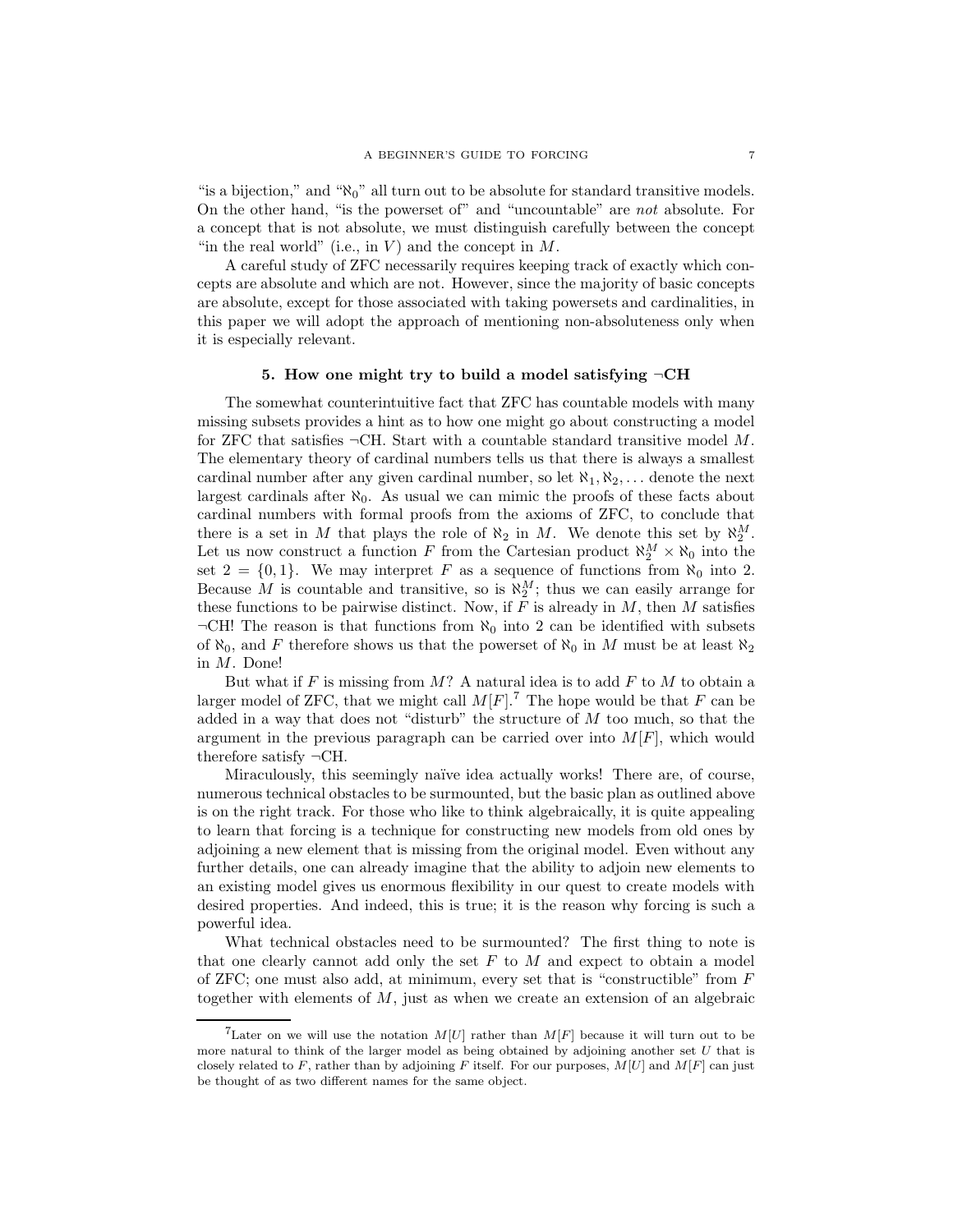object by adjoining x, we must also adjoin everything that is *generated* by x. We will not define "constructible" precisely here, but it is the same concept that Gödel used to prove that CH is consistent with ZFC, and in particular it was already a familiar concept before Cohen came onto the scene.

A more serious obstacle is that it turns out that we cannot, for example, simply take an arbitrary subset a of  $\aleph_0$  that is missing from M and adjoin a, along with everything constructible from a together with elements of  $M$ , to  $M$ ; the result will not necessarily be a model of ZFC. A full explanation of this result would take us too far afield—the interested reader should see page 111 of Cohen's book [6] but the rough idea is that we could perversely choose  $a$  to be a set that encodes explicit information about the size of  $M$ , so that adjoining a would create a kind of self-referential paradox. Cohen goes on to say:

Thus  $a$  must have certain special properties.... Rather than describe a directly, it is better to examine the various properties of a and determine which are desirable and which are not. The chief point is that we do not wish a to contain "special" information about  $M$ , which can only be seen from the outside.... The  $a$ which we construct will be referred to as a "generic" set relative to  $M$ . The idea is that all the properties of  $a$  must be "forced" to hold merely on the basis that a behaves like a "generic" set in M. This concept of deciding when a statement about a is "forced" to hold is the key point of the construction.

Cohen then proceeds to explain the forcing concept, but at this point we will diverge from Cohen's account and pursue instead the concept of a Boolean-valued model of ZFC. This approach was developed by Scott, Solovay, and Vopěnka starting in 1965, and in my opinion is the most intuitive way to proceed at this juncture. We will return to Cohen's approach later.

# 6. Boolean-valued models

To recap, we have reached the point where we see that if we want to construct a model of  $\neg$ CH, it would be nice to have a method of starting with an arbitrary standard transitive model M of ZFC, and building a new structure by adjoining some subsets that are missing from  $M$ . We explain next how this can be done, but instead of giving the construction right away, we will work our way up to it gradually.

6.1. Motivational discussion. Inspired by Cohen's suggestion, we begin by considering all possible statements that might be true of our new structure, and then deciding which ones we want to hold and which ones we do not want to hold.

To make the concept of "all possible statements" precise, we must introduce the concept of a *formal language*. Let  $\mathfrak S$  denote the set of all sentences in the *first*order language of set theory, i.e., all sentences built out of "atomic" statements such as  $x = y$  and xRy (where x and y are constant symbols that each represent some fixed element of the domain) using the Boolean connectives OR, AND, and NOT and the quantifiers ∃ and ∀. The axioms of ZFC can all be expressed in this formal language, as can any theorems (or non-theorems, for that matter) of ZFC. For example, "if A then B" (written  $A \rightarrow B$ ) can be expressed as (NOT A) OR B, "A iff B" (written  $A \leftrightarrow B$ ) can be expressed as  $(A \rightarrow B)$  AND  $(B \rightarrow A)$ , "x is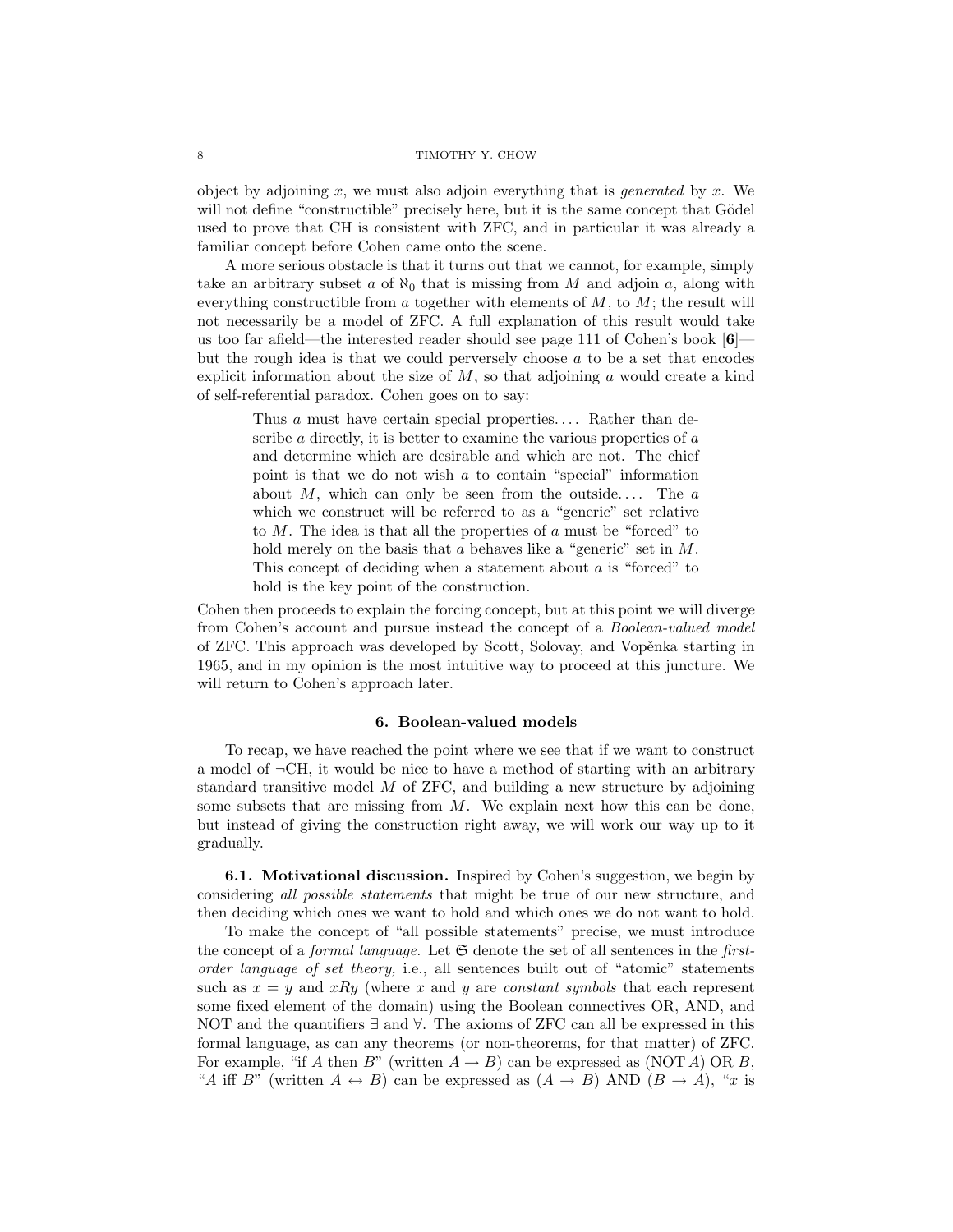a subset of y" (written  $x \subseteq y$ ) can be expressed as  $\forall z ((zRx) \rightarrow (zRy))$ , and the powerset axiom can be expressed as

$$
\forall x \exists y \forall z ((z \subseteq x) \leftrightarrow (zRy)).
$$

An important observation is that when choosing which sentences in  $\mathfrak{S}$  we want to hold in our new structure, we are subject to certain constraints. For example, if the sentences  $\phi$  and  $\psi$  hold, then the sentence  $\phi$  AND  $\psi$  must also hold. A natural way to track these constraints is by means of a Boolean algebra. The most familiar example of a Boolean algebra is the family  $2^S$  of all subsets of a given set S, partially ordered by inclusion. More generally, a Boolean algebra is any partially ordered set with a minimum element  $\bf{0}$  and a maximum element  $\bf{1}$ , in which any two elements x and y have a least upper bound  $x \vee y$  and a greatest lower bound  $x \wedge y$  (in the example of  $2^S$ ,  $\vee$  is set union and  $\wedge$  is set intersection), where  $\vee$  and  $\wedge$  distribute over each other (i.e.,  $x \vee (y \wedge z) = (x \vee y) \wedge (x \vee z)$  and  $x \wedge (y \vee z) = (x \wedge y) \vee (x \wedge z)$ ) and every element x has a *complement*, i.e., an element  $x^*$  such that  $x \vee x^* = 1$ and  $x \wedge x^* = 0$ .

There is a natural correspondence between the concepts 0, 1,  $\vee$ ,  $\wedge$ , and  $*$  in a Boolean algebra and the concepts of falsehood, truth, OR, AND, and NOT in logic. This observation suggests that if we know that we want certain statements of  $G$  to hold in our new structure but are unsure of others, then we can try to record our state of partial knowledge by picking a suitable Boolean algebra B, and mapping every sentence  $\phi \in \mathfrak{S}$  to some element of  $\mathbb B$  that we denote by  $[\![\phi]\!]^{\mathbb{B}}$ . If  $\phi$ is "definitely true" then we set  $[\![\phi]\!]^{\mathbb{B}} = 1$  and if  $\phi$  is "definitely false" then we set  $[\![\phi]\!]^{\mathbb{B}} = \mathbf{0}$ ; otherwise,  $[\![\phi]\!]^{\mathbb{B}}$  takes on some intermediate value between **0** and **1**. In a sense, we are developing a kind of "multi-valued logic" or "fuzzy logic"<sup>8</sup> in which some statements are neither true nor false but lie somewhere in between.

It is clear that the mapping  $\phi \mapsto [\![\phi]\!]^{\mathbb{B}}$  should satisfy the conditions

(6.1) 
$$
\llbracket \phi \text{ OR } \psi \rrbracket^{\mathbb{B}} = \llbracket \phi \rrbracket^{\mathbb{B}} \vee \llbracket \psi \rrbracket^{\mathbb{B}}
$$

(6.2) 
$$
\llbracket \phi \text{ AND } \psi \rrbracket^{\mathbb{B}} = \llbracket \phi \rrbracket^{\mathbb{B}} \wedge \llbracket \psi \rrbracket^{\mathbb{B}}
$$

(6.3) 
$$
\left[\text{NOT} \phi\right]^{\mathbb{B}} = (\left[\phi\right]^{\mathbb{B}})^*
$$

What about atomic expressions such as  $\llbracket x = y \rrbracket^{\mathbb{B}}$  and  $\llbracket xRy \rrbracket^{\mathbb{B}}$ ? Again, if we definitely want certain equalities or membership statements to hold but want to postpone judgment on others, then we are led to the idea of tracking these statements using a structure consisting of "fuzzy sets." To make this precise, let us first observe that an ordinary set may be identified with a function whose range is the trivial Boolean algebra with just two elements 0 and 1, and that sends the members of the set to 1 and the non-members to 0. Generalizing, if  $\mathbb B$  is an arbitrary Boolean algebra, then a "fuzzy set" should take a set of "potential members," which should themselves be fuzzy sets, and assign each potential member  $y$  a value in  $\mathbb B$  corresponding to the "degree" to which  $y$  is a member of x. More precisely, we define a a B-valued set to be a function from a set of B-valued sets to B. (Defining B-valued sets in terms of B-valued sets might appear circular, but the solution is to note that the empty set is a B-valued set; we can then build up other B-valued sets inductively.)

<sup>&</sup>lt;sup>8</sup>We use scare quotes as these terms, and the term "fuzzy set" that we use later, have meanings in the literature that are rather different from the ideas that we are trying to convey here.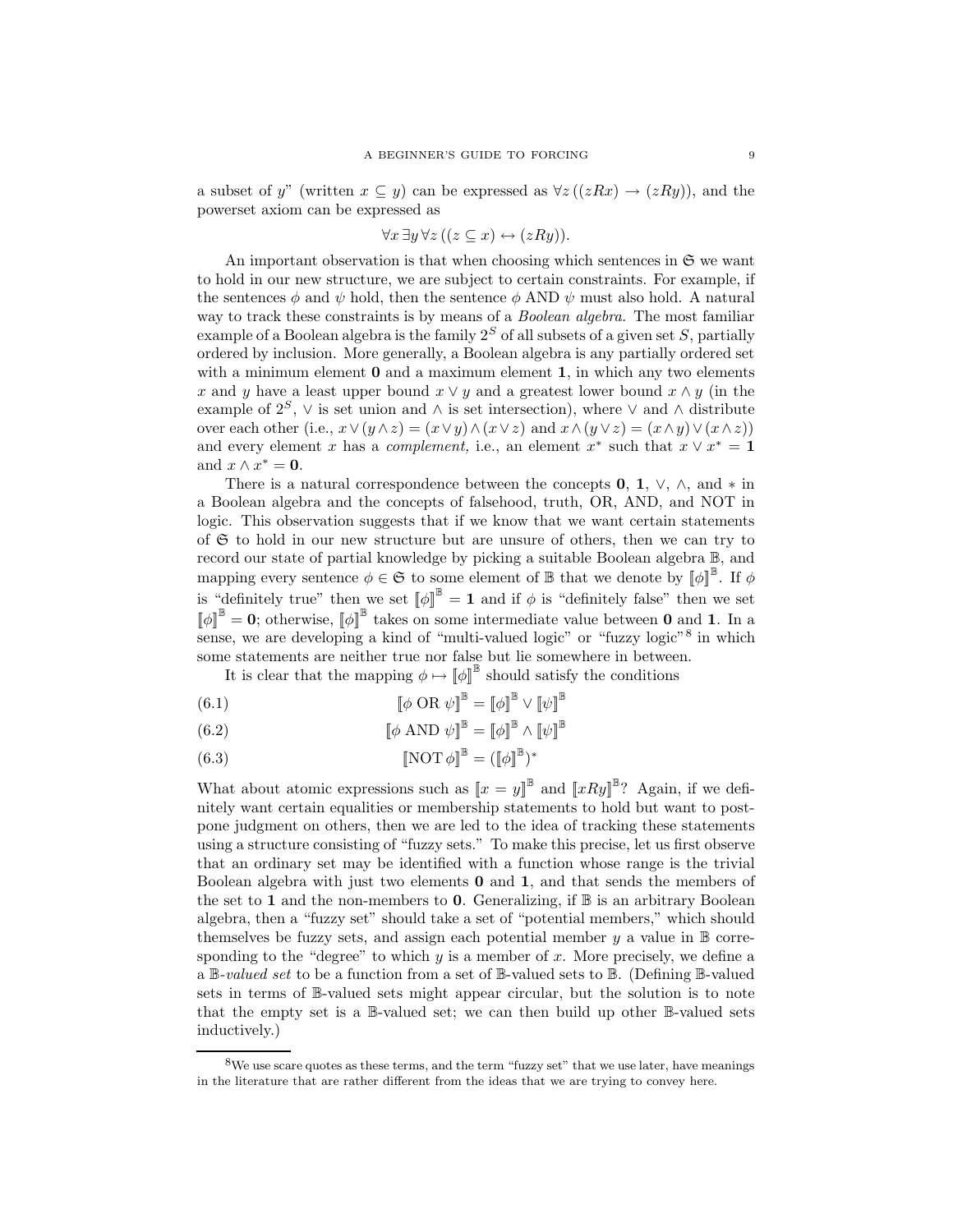**6.2. Construction of**  $M^{\mathbb{B}}$ . We are now in a position to describe more precisely our plan for constructing a new model of ZFC from a given model M. We pick a suitable Boolean algebra  $\mathbb B$ , and we let  $M^{\mathbb B}$  be the set of all  $\mathbb B$ -valued sets in M. The set  $\mathfrak S$  should have one constant symbol for each element of  $M^{\mathbb B}$ . We define a a map  $\phi \mapsto [\![\phi]\!]^{\mathbb{B}}$  from  $\mathfrak{S}$  to  $\mathbb{B}$ , which should obey equations such as  $(6.1)$  $(6.3)$  and should send the axioms of ZFC to 1. The structure  $M^{\mathbb{B}}$  will be a so-called Boolean-valued model of ZFC; it will not actually be a model of ZFC, because it will consist of "fuzzy sets" and not sets, and if you pick an arbitrary  $\phi \in \mathfrak{S}$  and ask whether it holds in  $M^{\mathbb{B}}$ , then the answer will often be neither "yes" nor "no" but some element of  $\mathbb B$  (whereas if N is an actual model of ZFC then either N satisfies  $\phi$  or it doesn't). On the other hand,  $M^{\mathbb{B}}$  will satisfy ZFC, in the sense that  $[\![\phi]\!]^{\mathbb{B}} = 1$  for every  $\phi$  in ZFC. To turn  $M^{\mathbb{B}}$  into an actual model of ZFC with desired properties, we will take a suitable quotient of  $M^{\mathbb{B}}$  that eliminates the fuzziness.

We have already started to describe  $M^{\mathbb{B}}$  and the map  $\llbracket \cdot \rrbracket^{\mathbb{B}}$ , but we are not done. For example, we need to deal with expressions involving the quantifiers ∃ and ∀. These may not appear to have a direct counterpart in the formalism of Boolean algebras, but notice that another way to say that there exists  $x$  with a certain property is to say that either  $a$  has the property or  $b$  has the property or  $c$  has the property  $or \ldots$ , where we enumerate all the entities in the universe one by one. This observation leads us to the definition

(6.4) 
$$
\left[\exists x \phi(x)\right]^{\mathbb{B}} = \bigvee_{a \in M^{\mathbb{B}}} \left[\phi(a)\right]^{\mathbb{B}}
$$

Now there is a potential problem with (6.4): In an arbitrary Boolean algebra, an infinite subset of elements may not have a least upper bound, so the right-hand side of (6.4) may not be defined. We solve this problem by fiat: First we define a complete Boolean algebra to be a Boolean algebra in which arbitrary subsets of elements have a least upper bound and a greatest lower bound. We then require that  $\mathbb B$  be a complete Boolean algebra; then  $(6.4)$  makes perfect sense, as does the equation

(6.5) 
$$
\left[\forall x \phi(x)\right]^{\mathbb{B}} = \bigwedge_{a \in M^{\mathbb{B}}} \left[\phi(a)\right]^{\mathbb{B}}
$$

Equations (6.4) and (6.5) take care of  $\exists$  and  $\forall$ , but we have still not defined  $[[xRy]]^{\mathbb{B}}$  or  $[[x = y]]^{\mathbb{B}}$ , or ensured that  $M^{\mathbb{B}}$  satisfies ZFC. The definitions of  $[[x = y]]^{\mathbb{B}}$ and  $\llbracket xRy \rrbracket^{\mathbb{B}}$  are surprisingly delicate; there are many plausible attempts that fail for subtle reasons. The impatient reader can safely skim the details in the next paragraph and just accept the final equations  $(6.6)$ – $(6.7)$ .

We follow the treatment on pages  $22-23$  in Bell's book [3], which motivates the definitions of  $[[x = y]]^{\mathbb{B}}$  and  $[[xRy]]^{\mathbb{B}}$  by listing several equations that one would like to hold and inferring what the definitions "must" be. First, we want the axiom of extensionality to hold in  $M^{\mathbb{B}}$ ; this suggests the equation

$$
\llbracket x = y \rrbracket^{\mathbb{B}} = \llbracket (\forall w (wRx \to wRy)) \text{ AND } (\forall w (wRy \to wRx)) \rrbracket^{\mathbb{B}}.
$$

Another plausible equation is

$$
[\![xRy]\!]^{\mathbb{B}} = [\![\exists w((wRy) \text{ AND } (w=x))]^{\mathbb{B}}.
$$

It is also plausible that the expression  $[\exists w ((wRy) \text{ AND } \phi(w))]^{\mathbb{B}}$  should depend only on the values of  $[\![\phi(w)]\!]^{\mathbb{B}}$  for those w that are actually in the domain of y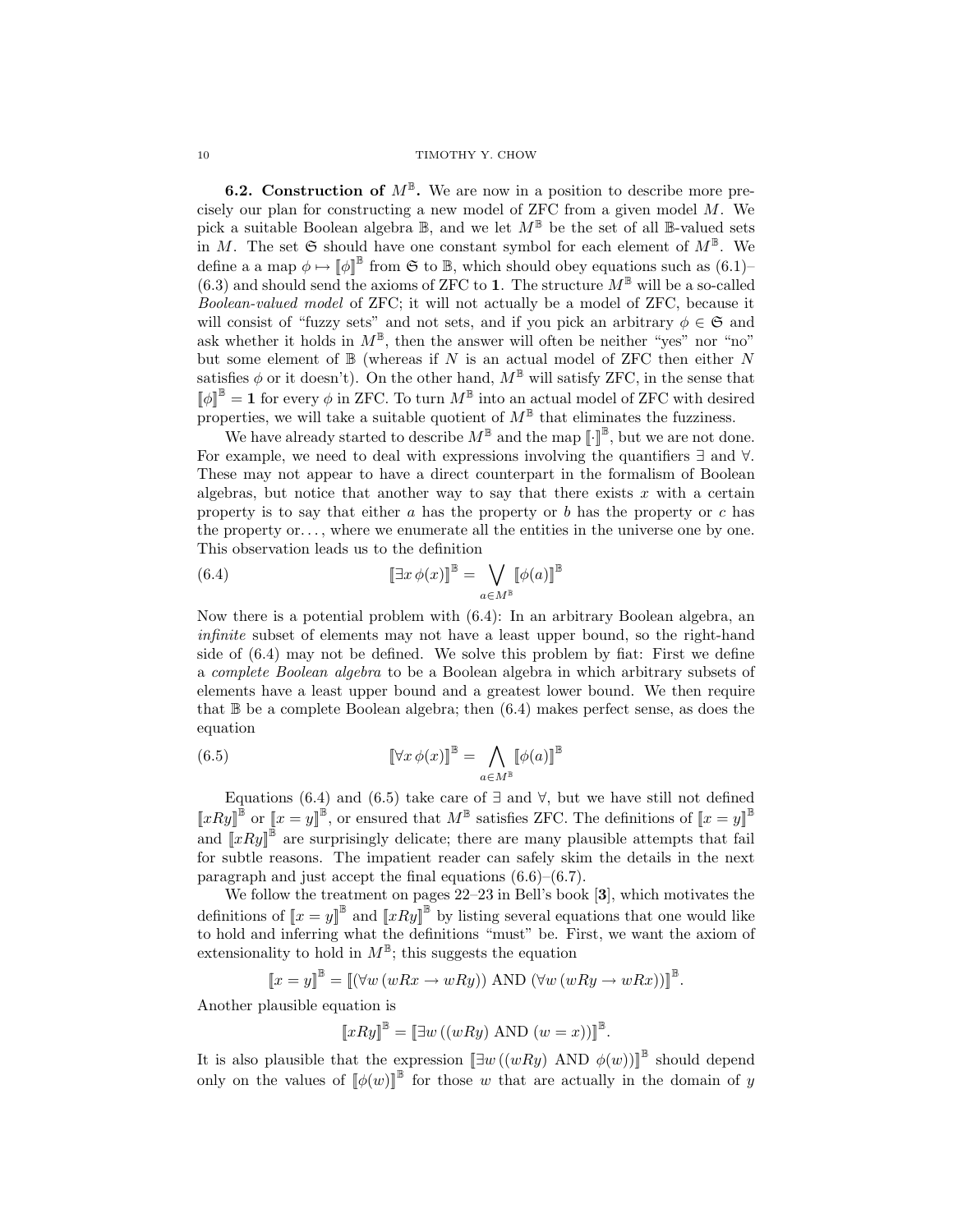(recall that y, being a  $\mathbb{B}$ -valued set, is a function from a set of  $\mathbb{B}$ -valued sets to  $\mathbb{B}$ , and thus has a domain dom(y)). Also, the value of  $\llbracket wRy \rrbracket^{\mathbb{B}}$  should be closely related to the value of  $y(w)$ . We are thus led to the equations

$$
\left[\exists w \left(wRy \text{ AND } \phi(w)\right)\right]^{\mathbb{B}} = \bigvee_{w \in \text{dom}(y)} \left(y(w) \land \left[\phi(w)\right]^{\mathbb{B}}\right)
$$

$$
\left[\forall w \left(wRy \to \phi(w)\right)\right]^{\mathbb{B}} = \bigwedge_{w \in \text{dom}(y)} \left(y(w) \Rightarrow \left[\phi(w)\right]^{\mathbb{B}}\right)
$$

where  $x \Rightarrow y$  is another way of writing  $x^* \vee y$ . All these equations drive us to the definitions

(6.6) 
$$
\llbracket xRy \rrbracket^{\mathbb{B}} = \bigvee_{w \in \text{dom}(y)} (y(w) \land \llbracket x = w \rrbracket^{\mathbb{B}})
$$

$$
(6.7) \qquad \llbracket x = y \rrbracket^{\mathbb{B}} = \bigwedge_{w \in \text{dom}(x)} (x(w) \Rightarrow \llbracket wRy \rrbracket^{\mathbb{B}}) \land \bigwedge_{w \in \text{dom}(y)} (y(w) \Rightarrow \llbracket wRx \rrbracket^{\mathbb{B}})
$$

The definitions (6.6) and (6.7) again appear circular, because they define  $\llbracket x = y \rrbracket^{\mathbb{B}}$ and  $[[xRy]]^{\mathbb{B}}$  in terms of each other, but again (6.6) and (6.7) should be read as a joint inductive definition.

One final remark is needed regarding the definition of  $M^{\mathbb{B}}$ . So far we have not imposed any constraints on B other than that it be a complete Boolean algebra. But without some such constraints, there is no guarantee that  $M^{\mathbb{B}}$  will satisfy ZFC. For example, let us see what happens with the powerset axiom. Given x in  $M^{\mathbb{B}}$ , it is natural to construct the powerset y of x in  $M^{\mathbb{B}}$  by letting

$$
\operatorname{dom}(y) = \mathbb{B}^{\operatorname{dom}(x)},
$$

i.e., the "potential members" of y should be precisely the maps from  $dom(x)$  to  $\mathbb{B}$ . Moreover, for each  $w \in \text{dom}(y)$ , the value of  $y(w)$  should be  $[[w \subseteq x]]^{\mathbb{B}}$ . The catch is that if  $\mathbb B$  is not in M, then maps from  $\text{dom}(x)$  to  $\mathbb B$  may not be  $\mathbb B$ -valued sets in  $M$ . The simplest way out of this difficulty is to require that  $\mathbb B$  be in  $M$ , and we shall indeed require this.<sup>9</sup> Once we impose this condition, we can weaken the requirement that  $\mathbb B$  be a complete Boolean algebra to the requirement that  $\mathbb B$  be a complete Boolean algebra in  $M$ , meaning that infinite least upper bounds and greatest lower bounds over subsets of  $B$  that are in  $M$  are guaranteed to exist, but not necessarily in general. ("Complete," being related to taking powersets, is not absolute.) Examination of the definitions of  $M^{\mathbb{B}}$  and  $\llbracket \cdot \rrbracket^{\mathbb{B}}$  reveals that  $\mathbb{B}$  only needs to be a complete Boolean algebra in  $M$ , and it turns out that this increased flexibility in the choice of  $\mathbb B$  is very important.

We are now done with the definition of the Boolean-valued model  $M^{\mathbb{B}}$ . To summarize, we pick a Boolean algebra  $\mathbb B$  in M that is complete in M, let  $M^{\mathbb B}$  be the set of all B-valued sets in M, and define  $\llbracket \cdot \rrbracket^{\mathbb{B}}$  using equations  $(6.1)$ – $(6.7)$ .

At this point, one needs to perform a long verification that  $\overline{M}^{\mathbb{B}}$  satisfies ZFC, and that the rules of logical inference behave as expected in  $M^{\mathbb{B}}$  (so that, for example, if  $[\![\phi]\!]^{\mathbb{B}} = \mathbf{1}$  and  $\psi$  is a logical consequence of  $\phi$  then  $[\![\psi]\!]^{\mathbb{B}} = \mathbf{1}$ ). We omit these details because they are covered well in Bell's book [3]. Usually, as in the case

<sup>&</sup>lt;sup>9</sup>While choosing  $\mathbb B$  to be in M suffices to make everything work, it is not strictly necessary. Class forcing involves certain carefully constructed Boolean algebras  $\mathbb B$  that are not in M. However, this is an advanced topic that is not needed for proving the independence of CH.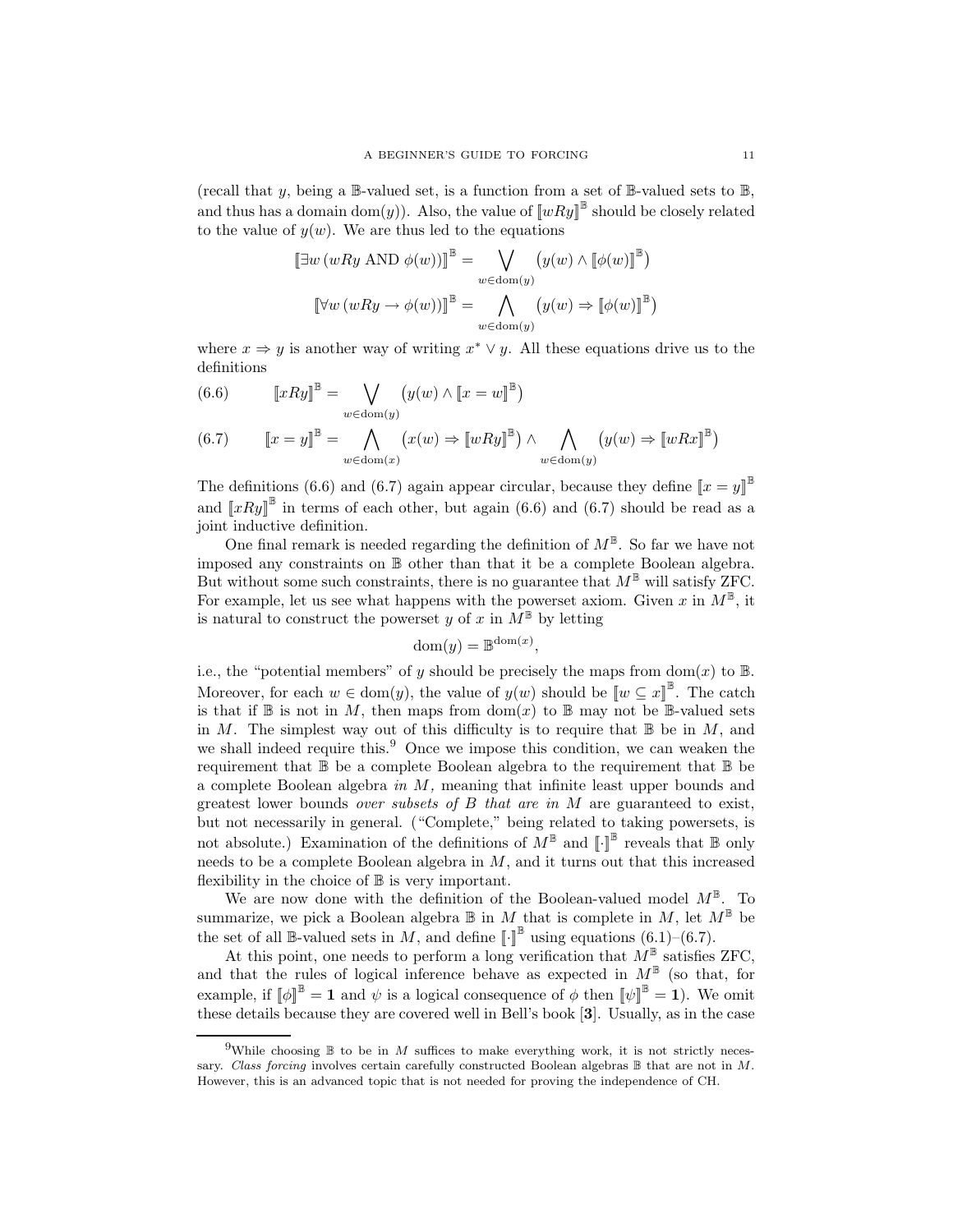of the powerset axiom above, it is not too hard to guess how to construct the object whose existence is asserted by the ZFC axiom, using the fact that M satisfies ZFC, although in some cases, completing the argument in detail can be tricky.

6.3. Modding out by an ultrafilter. As we stated above, the way to convert our Boolean-valued model  $M^{\mathbb{B}}$  to an actual model of ZFC is to take a suitable quotient. That is, we need to pick out precisely the statements that are true in our new model. To do this, we choose a subset U of  $\mathbb B$  that contains  $\llbracket \phi \rrbracket^{\mathbb B}$  for every statement  $\phi$  that holds in the new model of ZFC. The set U, being a "truth" definition" for our new model, has to have certain properties; for example, since for every  $\phi$ , either  $\phi$  or NOT  $\phi$  must hold in the new model, it follows that for all x in  $\mathbb{B}, U$  must contain either x or  $x^*$ . Similarly, thinking of membership in U as representing "truth," we see that  $U$  should have the following properties:

 $(1)$  1  $\in U$ ;

 $(2)$  0  $\notin U$ ;

(3) if  $x \in U$  and  $y \in U$  then  $x \wedge y \in U$ ;

(4) if 
$$
x \in U
$$
 and  $x \leq y$  (i.e.,  $x \wedge y = x$ ) then  $y \in U$ ;

(5) for all x in  $\mathbb{B}$ , either  $x \in U$  or  $x^* \in U$ .

A subset U of a Boolean algebra having the above properties is called an ultrafilter.

Given any ultrafilter U in  $\mathbb{B}(U)$  does not have to be in M, we define the quotient  $M^{\mathbb{B}}/U$  as follows. The elements of  $M^{\mathbb{B}}/U$  are equivalence classes of elements of  $M^{\mathbb{B}}$ under the equivalence relation

$$
x \sim_U y \quad \text{iff} \quad [x = y]^\mathbb{B} \in U.
$$

If we write  $x^U$  for the equivalence class of x, then the binary relation of  $M^{\mathbb{B}}/U$  which we shall denote by the symbol  $\epsilon_U$ —is defined by

$$
x^U \in_U y^U \quad \text{iff} \quad [xRy]^\mathbb{B} \in U.
$$

It is now fairly straightforward to verify that  $M^{\mathbb{B}}/U$  is a model of ZFC; the hard work has already been done in verifying that  $M^{\mathbb{B}}$  satisfies ZFC.

# 7. Generic ultrafilters and the conclusion of the proof sketch

At this point we have a powerful theorem in hand. We can take any model  $M$ , any complete Boolean algebra  $\mathbb B$  in M, and any ultrafilter U of M, and form a new model  $M^{\mathbb{B}}/U$  of ZFC. We can now experiment with various choices of M, B, and U to construct all kinds of models of ZFC with various properties.

So let us revisit our plan (in Section 5) of starting with a standard transitive model and inserting some missing subsets to obtain a larger standard transitive model. If we try to use our newly constructed machinery to carry out this plan, then we soon find that  $M^{\mathbb{B}}/U$  need not, in general, be (isomorphic to) a standard transitive model of ZFC, even if M is. Some extra conditions need to be imposed.

Cohen's insight—perhaps his most important and ingenious one—is that in many cases, including the case of CH, the right thing to do is to require that  $U$ be generic. The term "generic" can be defined more generally in the context of an arbitrary partially ordered set  $P$ . First define a subset  $D$  of  $P$  to be *dense* if for all p in P, there exists q in D such that  $q \leq p$ . Then a subset of P is generic if it intersects every dense subset. In our current setting, the partially ordered set  $P$  is  $\mathbb{B}\setminus\{0\}$ , and the crucial condition on U is that it be M-generic (or generic over M), meaning that U intersects every dense subset  $D \subseteq (\mathbb{B}\backslash \{0\})$  that is a member of M.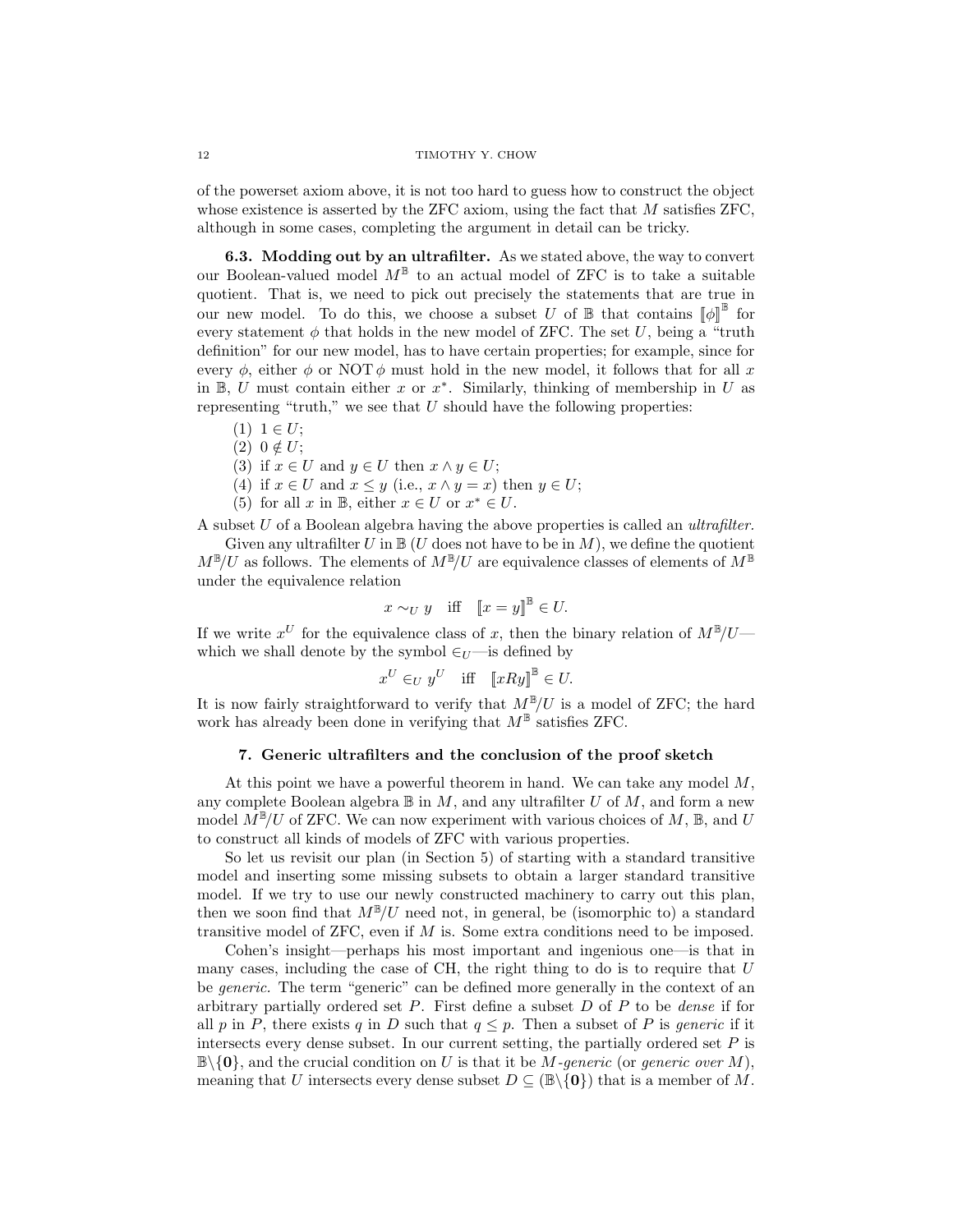If U is M-generic, then  $M^{\mathbb{B}}/U$  has many nice properties; it is (isomorphic to) a standard transitive model of  $ZFC$ , and equally importantly, it contains  $U$ . In fact, if U is M-generic, then  $M^{\mathbb{B}}/U$  is the smallest standard transitive model of ZFC that contains both  $M$  and  $U$ . For this reason, when  $U$  is  $M$ -generic, one typically writes  $M[U]$  instead of  $M^{\mathbb{B}}/U$ . We have realized the dream of adjoining a new subset of M to obtain a larger model (remember that  $U$  is a subset of  $\mathbb B$  and we have required  $\mathbb B$  to be in  $M$ ).

It is, of course, not clear that M-generic ultrafilters exist in general. However, if  $M$  is countable, then it turns out to be easy to prove the existence of  $M$ -generic ultrafilters; essentially, one just lists the dense sets and hits them one by one. If M is uncountable then the Boolean-valued model machinery still works fine, but  $M$ -generic ultrafilters may not exist.<sup>10</sup> Fortunately for us, the idea sketched at the beginning of Section 5 relies on M being countable anyway.

Let us now return to that idea and complete the proof sketch. Start with a countable standard transitive model M of ZFC. If M does not already satisfy  $\neg$ CH, then let P be the partially ordered set of all *finite partial functions* from  $\aleph_2^M \times \aleph_0$ into 2, partially ordered by reverse inclusion. (A finite partial function is a finite set of ordered pairs whose first coordinate is in the domain and whose second coordinate is in the range, with the property that no two ordered pairs have the same first element.) There is a standard method, which we shall not go into here, of completing an arbitrary partially ordered set to a complete Boolean algebra; we take the completion of P in M to be our Boolean algebra  $\mathbb B$ . Now take an Mgeneric ultrafilter  $U$ , which exists because  $M$  is countable. If we blur the distinction between P and its completion  $\mathbb B$  for a moment, then we claim that  $F := \bigcup U$  is a partial function from  $\aleph_2^M \times \aleph_0$  to 2. To check this, we just need to check that any two elements  $x$  and  $y$  of  $U$  are consistent with each other where they are both defined, but this is easy: Since  $U$  is an ultrafilter,  $x$  and  $y$  have a common lower bound  $z$  in U, and both x and y are consistent with z. Moreover, F is a total function; this is because  $U$  is generic, and the finite partial functions that are defined at a specified point in the domain form a dense set (we can extend any partial function by defining it at that point if it is not defined already). Also, the sequence of functions from  $\aleph_0$  to 2 encoded by F are pairwise distinct; again this is because U is generic, and the condition of being pairwise distinct is a dense condition. The axioms of ZFC ensure that  $F \in M[U]$ , so  $M[U]$  gives us the desired model of  $\neg$ CH.

There is one important point that we have swept under the rug in the above proof sketch. The set  $\aleph_2^M$  is still hanging around in  $M[U]$ , but it is conceivable that  $\aleph_2^M$  may no longer play the role of  $\aleph_2$  in  $M[U]$ ; i.e., it may be that  $\aleph_2^M \neq \aleph_2^{M[U]}$ . Cardinalities are not absolute, and so cardinal collapse can occur, i.e., the object that plays the role of a particular cardinal number in  $M$  may not play that same role in an extension of  $M$ . In fact, cardinal collapse does not occur in this particular case but this fact must be checked.<sup>11</sup> We omit the details, since they are covered thoroughly in textbooks.

 $10$ This limitation of uncountable models is not a big issue in practice, because typically the Löwenheim-Skolem theorem allows us to replace an uncountable model with a countable surrogate.

<sup>&</sup>lt;sup>11</sup>The fact that cardinals do not collapse here can be traced to the fact that the Boolean algebra in question satisfies a combinatorial condition called the countable chain condition in M.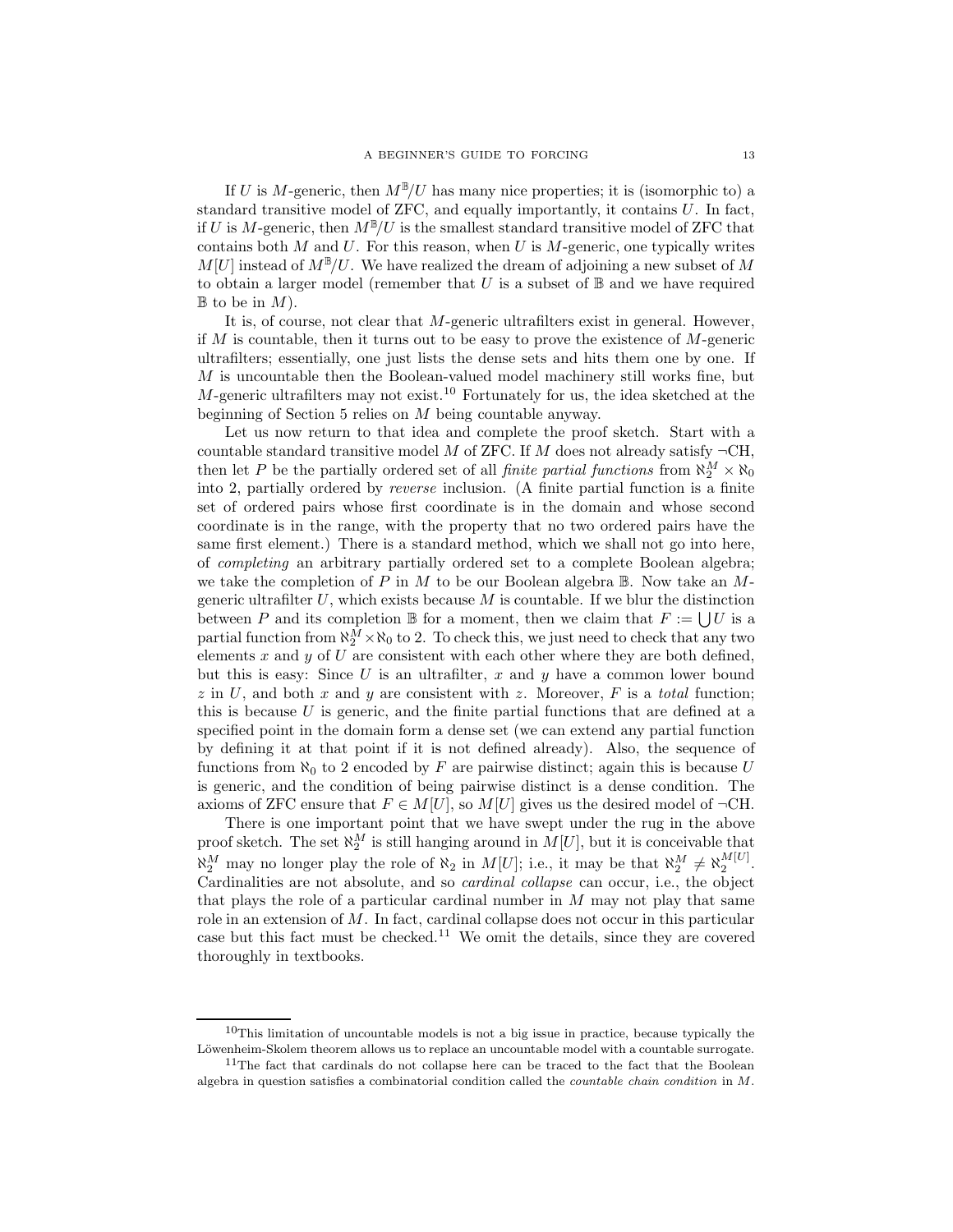#### 14 TIMOTHY Y. CHOW

#### 8. But wait—what about forcing?

The reader may be surprised—justifiably so—that we have come to the end of our proof sketch without ever precisely defining forcing. Does "forcing" not have a precise technical meaning?

Indeed, it does. In Cohen's original approach, he asked the following fundamental question. Suppose that we want to adjoin a "generic" set  $U$  to  $M$ . What properties of the new model will be "forced" to hold if we have only partial information about U, namely we know that some element  $p$  of M is in  $U$ ?

If we are armed with the machinery of Boolean-valued models, then we can answer Cohen's question. Let us informally say that p forces  $\phi$  (written  $p \mid \vdash \phi$ ) if for every M-generic ultrafilter U,  $\phi$  must hold in  $M[U]$  whenever  $p \in U$ . Note that  $U$  plays two roles simultaneously; it is the generic set that we are adjoining to  $M$ , and it also picks out the true statements in  $M[U]$ . By the definition of an ultrafilter, we see that if  $p \leq [\![\phi]\!]^{\mathbb{B}}$ , then  $\phi$  must be true in  $M[U]$  if  $p \in U$ . Therefore we can give the following formal definition of " $p \mid \vdash \phi$ ":

$$
(8.1) \t\t\t p \mid \vdash \phi \quad \text{iff} \quad p \leq [\![\phi]\!]^{\mathbb{B}}.
$$

The simplicity of equation (8.1) explains why our proof sketch did not need to refer to forcing explicitly. Forcing is actually implicit in the proof, but since ||− has such a simple definition in terms of  $\llbracket \cdot \rrbracket^{\mathbb{B}}$ , it is possible in principle to produce a proof of Cohen's result without explicitly using the symbol  $\|\cdot\|$  at all, referring only to  $\llbracket \cdot \rrbracket^{\mathbb{B}}$ and Boolean algebra operations.

Of course, Cohen did not have the machinery of Boolean-valued models available. What he did was to figure out what properties the expression  $p \mid \vdash \phi$  ought to have, given that one is trying to capture the notion of the logical implications of knowing that  $p$  is a member of our new "generic" set. For example, one should have  $p \mid \vdash (\phi \text{ AND } \psi) \text{ iff } p \mid \vdash \phi \text{ and } p \mid \vdash \psi$ , by the following reasoning: If we know that membership of p in U forces  $\phi$  to hold and it also forces  $\psi$  to hold, then membership of p in U must also force  $\phi$  AND  $\psi$  to hold.

By similar but more complicated reasoning, Cohen devised a list of rules analogous to (6.1)–(6.7) that he used to define  $p \mid \vdash \phi$  for any statement  $\phi$  in G. In this way, he built all the necessary machinery on the basis of the forcing relation, without ever having to introduce Boolean algebras.

Thus there are (at least) two different ways to approach this subject, depending on whether  $\|\cdot\|$ <sup>B</sup> is taken to be the fundamental concept. For many applications, these two approaches ultimately amount to almost the same thing, since we can use equation (8.1) to pass between them. In this paper I have chosen the approach using Boolean-valued models because I feel that the introduction of "fuzzy sets" and the Boolean algebra B are relatively easy to motivate. In Cohen's approach one still needs to introduce at some point some "fuzzy sets" (called names or labels) and a partial order, and these seem (to me at least) to be pulled out of a hat. Also, the definitions  $(6.1)$ – $(6.7)$  are somewhat simpler than the corresponding definitions for ||−.

On the other hand, even when one works with Boolean-valued models, Cohen's intuition about generic sets U, and what is forced to be true if we know that  $p \in U$ , is often extremely helpful. For example, recall from our proof sketch that the constructed functions from  $\aleph_0$  to 2 were pairwise distinct. In geometry, "generically"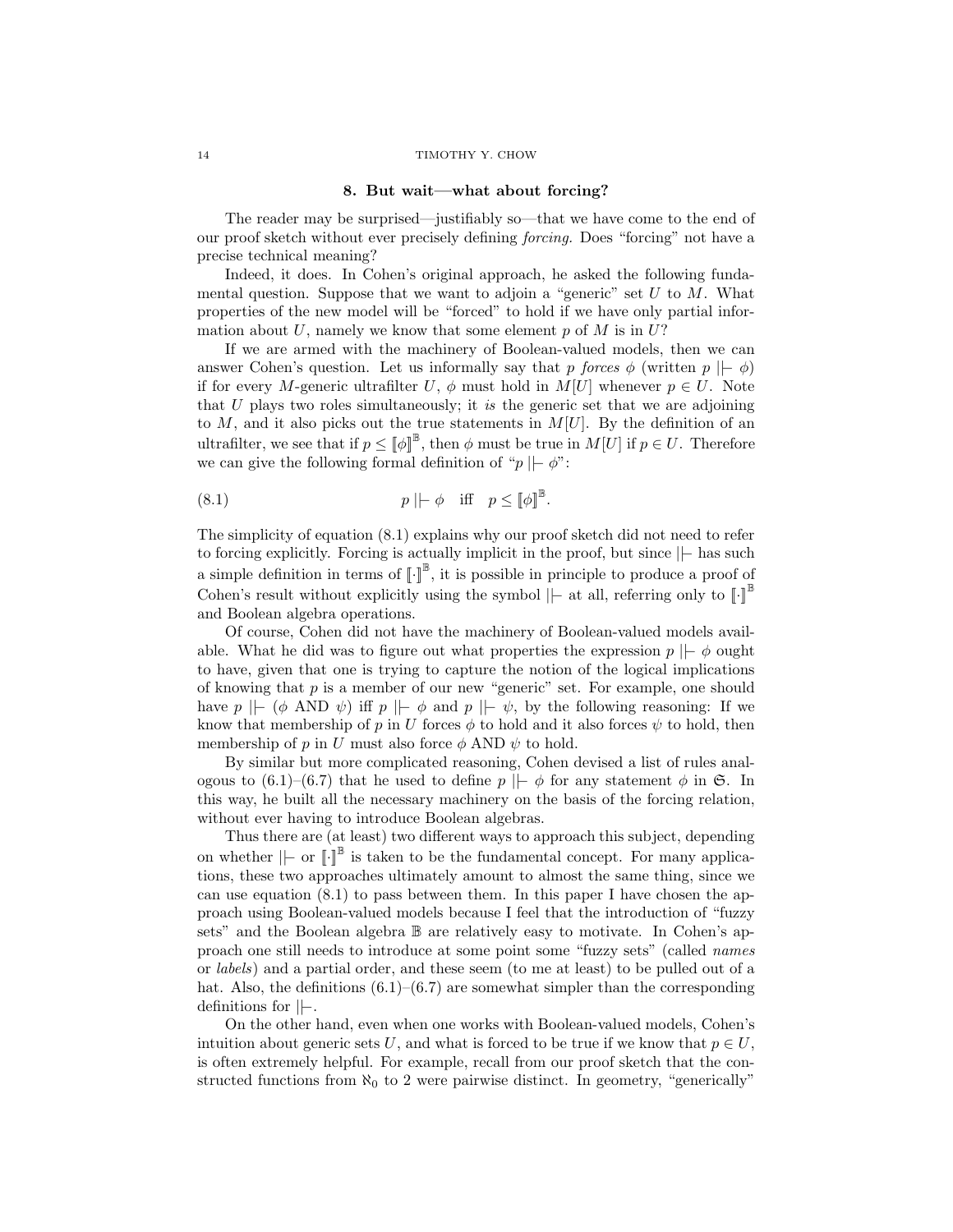chosen functions will not be equal; distinctness is a dense condition. Cohen's intuition thus leads us to the (correct) expectation that our generically chosen functions will also be distinct, because no finite  $p \in U$  can force two of them to be equal. This kind of reasoning is invaluable in more complicated applications.

## 9. Final remarks

We should mention that the Boolean-valued-model approach has some disadvantages. For example, set theorists sometimes find the need to work with models of axioms that do not include the powerset axiom, and then the Boolean-valued model approach does not work, because "complete" does not really make sense in such contexts. Also, Cohen's original approach allows one to work directly with an arbitrary partially ordered set  $P$  that is not necessarily a Boolean algebra, and a *generic filter* rather than a generic ultrafilter. (A subset F of P is a filter if  $p \in F$ and  $p \leq q$  implies  $q \in F$ , and every p and q have a common lower bound in F.) In our proof sketch we have already caught a whiff of the fact that in many cases, there is some partially ordered set  $P$  lying around that captures the combinatorics of what is really going on, and having to complete  $P$  to a Boolean algebra is a technical nuisance; it is much more convenient to work with P directly. If the reader prefers this approach, then Kunen's book [10] would be my recommended reference. Note that Kunen helpfully supplements his treatment with an abbreviated discussion of Boolean-valued models and the relationship between the two different approaches.

In my opinion, the weakest part of the exposition in this paper is the treatment of genericity, whose definition appears to come out of nowhere. A posteriori one can see that the definition works beautifully, but how would one guess a priori that the geometric concepts of dense sets and generic sets would be so apropos in this context, and come up with the right precise definitions? Perhaps the answer is just that Cohen was a genius, but perhaps there is a better approach yet to be discovered that will make it all clear.

Let us conclude with some suggestions for further reading. Easwaran [8] and Wolf  $[16]$  give very nice overviews of forcing written in the same spirit as the present paper, giving details that are critical for understanding but omitting messy technicalities. Scott's paper [14] is a classic exposition written for non-specialists, and Cohen [7] gave a lecture late in his life about how he discovered forcing. The reader may also find it helpful to study the connections that forcing has with topology [5], topos theory  $[12]$ , modal logic [15], arithmetic [4], proof theory [1] and computational complexity [9]. It may be that insights from these differing perspectives can be synthesized to solve the open exposition problem of forcing.

### 10. Acknowledgments

This paper grew out of an article entitled "Forcing for dummies" that I posted to the USENET newsgroup sci.math.research in 2001. However, in that article I did not employ the Boolean-valued model approach, and hence the line of exposition was quite different. Interested readers can easily find the earlier version on the web.

I thank Costas Drossos, Ali Enayat, Martin Goldstern, and Matt Yurkewych for pointing me to references  $[14]$ ,  $[5]$ ,  $[7]$ , and  $[15]$  respectively.

I am deeply indebted to Matthew Wiener and especially Andreas Blass for their many prompt and patient answers to my dumb questions about forcing.